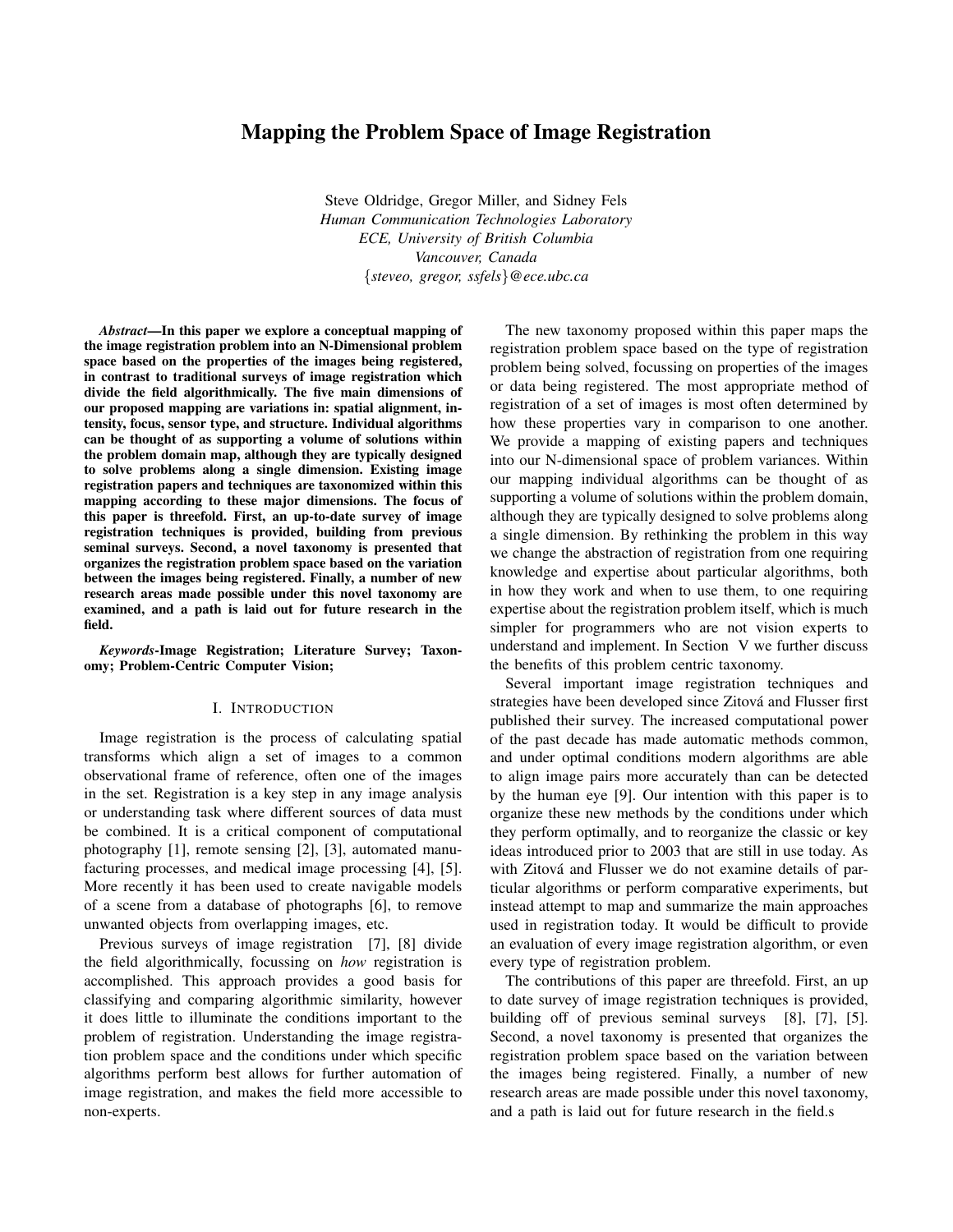In Section II we present an overview of registration methodologies, reexamining the frameworks present by Zitová and Flusser [7], by Pluim, Maintz and Viergever [5], and by Brown [8] in their comprehensive surveys. Section III explores in detail main dimensions of the registration problem space, and outlines the dominant and alternative methods in each category. Methods for evaluating the accuracy of a registration are discussed in Section IV. Finally, Section V summarizes and explores potential future trends and applications.

## II. IMAGE REGISTRATION METHODOLOGIES

Past image registration surveys have provided a methodological taxonomy for understanding the different algorithms used to solve the registration problem. Brown [8] divides registration into four components: feature space, search space, search strategy, and similarity metric. The later work of Zitová and Flusser [7] divides the field into area and feature based methods, and their model reflects the shift towards feature based methods that occurred between the two papers. The four basic steps of image registration under their model are: feature detection, feature matching, mapping function design, and image transformation and resampling. Like Brown we have chosen to leave image transformation and resampling out of our taxonomy; these steps, though important for most computational photography applications, can be considered rendering problems, and are independent of spatial alignment. Maintz [4] provides insight into the use of registration in medical imaging, providing important methods and variations relevant to that field. The taxonomy divides both algorithmically and based on the modality of the data, again providing a similar mapping. Pluim et al. [5] also survey medical imaging, focusing on Mutual-Information-Based registration techniques. Their taxonomy classifies algorithms into two main categories: methodological aspects and aspects of application.

Within her framework Brown talks about how knowledge of the types of variation that occur in image sets can be used to guide selection of the most suitable components for a specific problem. Variations are divided into three classes: variations due to differences in acquisition that cause the images to be misaligned, variations due to differences in acquisition that cannot be easily modeled (such as lighting or camera extrinsics), and finally variations due to movement of objects within the scene. These are labeled by Brown "corrected distortions", "uncorrected distortions", and "variations of interest" respectively. Zitova and Flusser provide ´ a model of variation according to the manner in which the images were acquired: different viewpoints, different times / conditions, different sensors, and finally scene to model registration. Within their survey they do not use this mapping directly, however in many cases they discuss the type of problem each method has been designed to solve, allowing a similar mapping of methodology from situation. Similarly Pluim et al.'s "aspects of the application" entail image modalities, subject of the registration, and the object of registration. This delineation provides an excellent starting point for variations that are important within the medical imaging community.

It is this concept of variations that we have chosen to base our taxonomy on, extending these initial ideas into specific variations common in computational photography and remote sensing and exploring the successful algorithms in each categorization. Our five main categories are: Purely spatial variation, variations in intensity, variations in focus, variations in sensor type, and finally variations in structure. These categories could be differentiated further, and others certainly exist, however the majority of registration methods encountered target one of these types of image variation.

## III. CLASSIFICATION OF REGISTRATION PROBLEMS

Although the field is rapidly moving towards automatic image registration, algorithms and systems are most often limited to a single application area such as stitching panoramas, super-resolution, high-dynamic-range (HDR) imaging, focal stacking, multimodal imaging, etc. In most cases these techniques will perform reasonably on a limited subset of problems from other domains, however no single algorithm exists that will accurately solve all types of registration problems.

Examining the different applications that rely on image registration from a data centric perspective provides insight into the relative success of algorithms on particular types of data. Each of our main categories: purely spatial variation, significant variations in intensity, significant variations in focus, variations in sensor type, and finally variations in structure are examined below in detail.

# *A. Purely Spatial Variations*

Image pairs that differ *purely* spatially are the most common type of image registration problem. Applications that require registration of images that vary spatially include panorama stitching, super resolution, and remote sensing. Although area-based methods derivative of Lucas and Kanade [10], [11] are capable of solving these types of registration problems, feature based methods are the most common technique applied and are generally considered much more accurate unless the image pairs contain little high-frequency information from which to find and match features. Feature based methods work by matching features detected in each image and finding a transform which maximizes the number of features which correctly correspond once the images are aligned. Methods vary in their selection of interest points from which features are calculated, in their feature descriptors, in their method of matching, and finally in the method and error function used to solve for the aligning transform.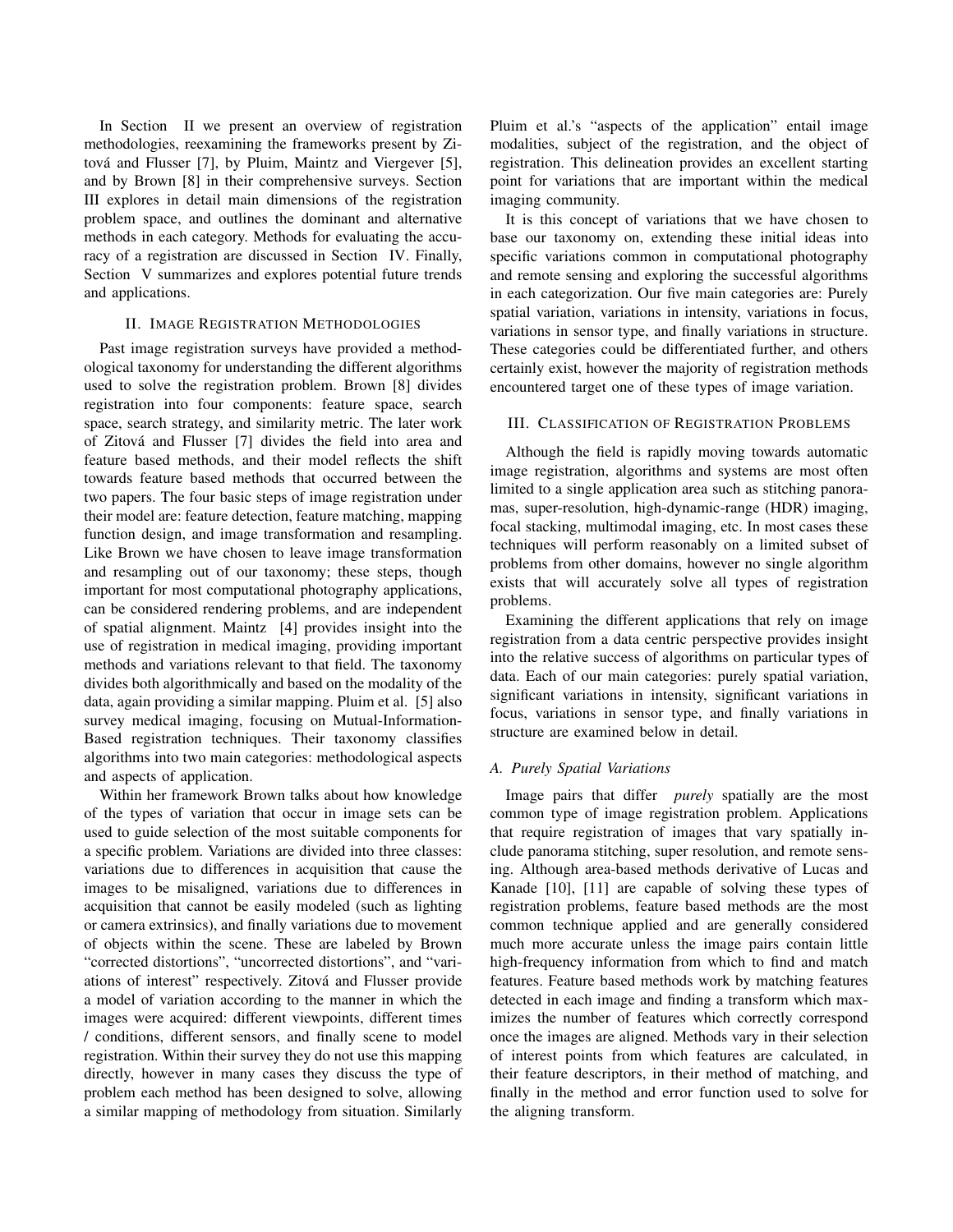The choice of feature descriptor used for image registration is a subject of debate within the community. The descriptors must be distinctive and at the same time robust to changes in viewing conditions as well as to errors of the detector. The comparison of different feature descriptors has been recently made by Mikolajczyk and Schmid [12]. In their survey they compare shape context [13], steerable filters [14], PCA-SIFT [15], differential invariants [16], spin images [17], SIFT [18], complex filters [19], moment invariants [20], and cross-correlation for different types of interest regions, concluding that the ranking of the descriptors is mostly independent of the interest region detector and that the SIFT-based descriptors perform best.

Once features have been detected they must be matched across images. Approximate nearest neighbor matching using k-d trees is the dominant method of matching and is widely used by a number of researchers [21]. Exact nearest neighbor approaches are computationally intractable for large numbers of features and dimensions, and provide a limited advantage over approximate methods [22].

Images are aligned by solving the overconstrained system created by the feature pairs. Random Sample and Consensus (RANSAC) is commonly used [21] because of its robustness and efficiency, however other solvers such as nonlinear least squares fitting have also been applied with success. Yang et al. propose using an Iterative Closest Point Dual Bootstrap method [23] which was reported to perform favorably to RANSAC for difficult image pairs.

#### *B. Intensity Variations*

Image pairs that contain significant intensity variations include those used for high dynamic range (HDR) imaging, pairs with varying illumination, and even panorama sequences taken in direct sunlight.

Feature based methods listed in Section III-A work for small variations in intensity, particularly if their feature descriptors are gradient based. However for image pairs with significant intensity variation, the interest regions of feature based methods do not occur in the same location. Sand and Teller [24] attempt to handle intensity varying pairs by only selecting features from parts of the image that can be more easily matched while avoiding parts that are difficult. Their technique was designed for matching two video sequences, achieving good results with the limited spatial variation that entails, however it was not tested on still photographs. More recently Tomaszewska and Mantiuk [25] presented a similar idea, reporting a high quality alignment such that the "photographs were aligned with sufficient accuracy so that there are no visible artifacts in the final HDR image" by using only features that occur across all images in the set.

Schechner and Nayer [26] presented an alignment method based on pyramids of maximum likelihood as a part of their approach to generalize panorama images to incorporate HDR. Kang et al. [27] also described a technique for creating high dynamic range video from a sequence of alternating variable intensity exposures. Their sophisticated HDR stitching process uses local alignment and motion estimation to compensate for camera movement and object motion within the scene, a technique tailored to their input data.

Finally, Ward [28], [29] introduced a method specifically designed to align images with significant variations in intensity. The technique thresholds image pairs into pyramidal bitmaps. Bitmaps are analyzed and aligned for translation errors using shift and difference operations over each image. With this method 3 megapixal image sets are aligned in a fraction of a second. Their method deals solely with translation errors, although they discuss the possibility of rotation errors, suggesting that 10% of their data set failed as a result.

## *C. Focus Variations*

Focus variations can occur in image pairs deliberately as is the case with focus stacking, or through motion blur due to movement of the camera or objects in the scene as can sometimes be the case in super resolution imaging. Here again feature based methods surveyed in Section III-A have utility to a point, however image pairs with no overlapping regions of focus do not work; the same interest points are not detected across images with different focal planes. Flusser, Zitová and Suk attempt to overcome this by finding blur invariant interest regions [30], [31]. Their evaluation of a single 128x128 pixel image using control points makes it difficult to provide significant conclusion about the quality of registration this provides.

In focal stacking applications, classic intensity based area methods are typically used to find the correct alignment. These methods work by attempting minimizing the difference in actual pixel values between the two images, most often through some form of gradient descent. Lucas and Kanade [10], [11] based sum of square difference area methods are reasonably successful assuming the spatial overlap between images is significant. This is often the case for focus stacking problems, particularly those composed of microscope data where sensor movement is minimal between images. Bradley et al. [32] make use of normalized cross correlation in their virtual microscopy system requiring an overlap of at least 45% between image pairs and ignoring results that fall outside their expected solution area.

## *D. Sensor Variations*

Image pairs taken using different sensors are commonly referred to as multimodal image pairs. They are common to both medical imaging and to remote sensing applications, where proper alignment of two or more modalities provides significant additional information. When sensors differ there is no guarantee that intensities, gradients, or edges will be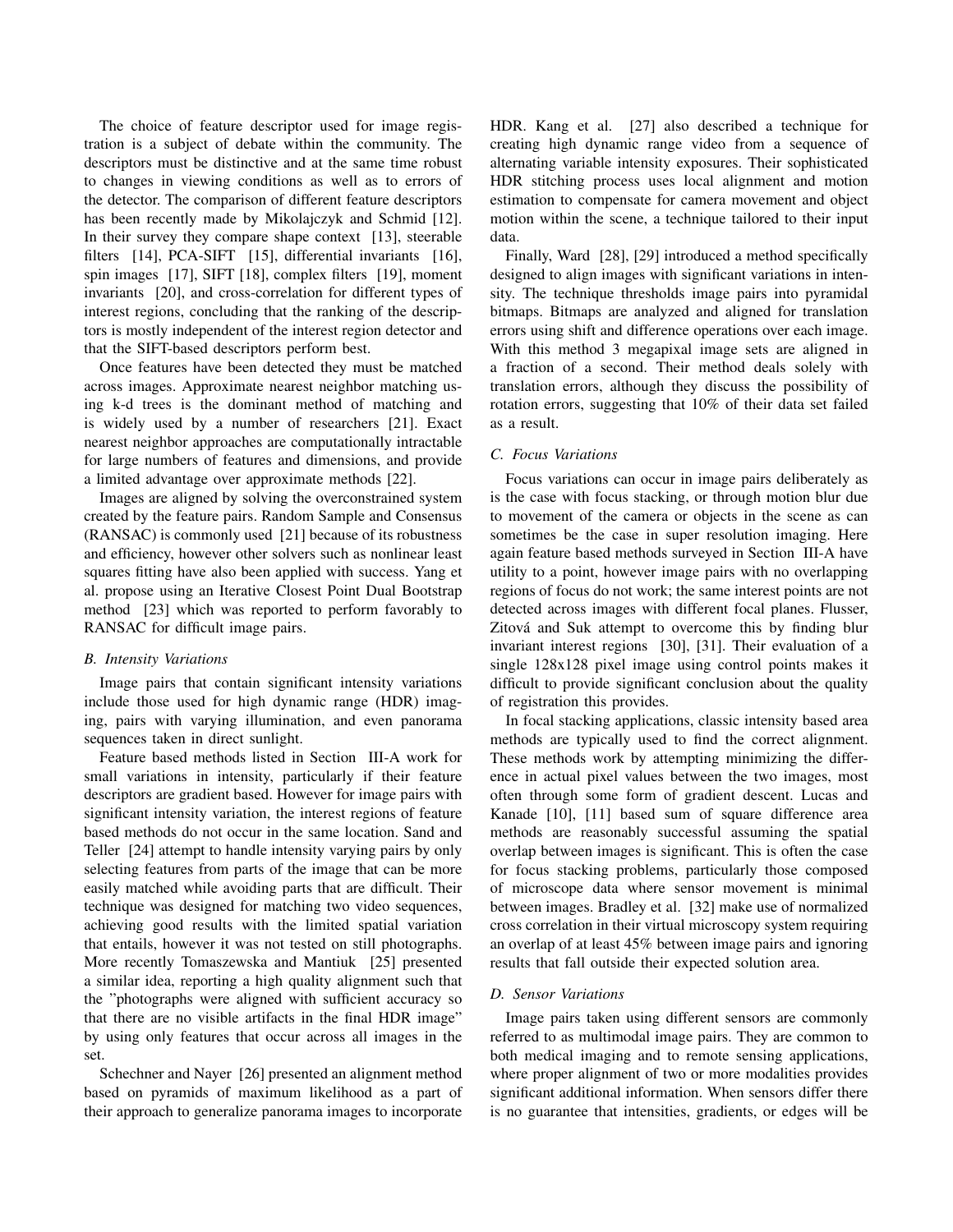similar, and both feature based and intensity based methods fail to find alignments.

Sharma and Paval [33] propose to overcome this by making the images as similar as possible, transforming images into representations invariant to polarity reversals before applying traditional area based techniques. Irani and Anandan [34] similarly transform images into high-pass energy images which are significantly less sensitive to sensor variations. These methods have been further developed by Liu et al. [35], [36] who use Gabor filtering as their local frequency representation. More recently, Henn and Witsch [37] define two nonlinear distance functions and minimize these to find the optimal alignment.

In the field of medical imaging, maximization of mutual information, developed simultaneousely by Viola and Wells [38] and by Collignon et al. [39], is the most common method used and was comprehensively surveyed by Pluim, Maintz and Viergever [5]. Bardera, Feixas and Boada proposed two new similarity measures based off of Jensen's difference applied to Renyi and Tsallis-Havrda-Charvãt entropies claiming that their proposed measures are more robust than the normalized mutual information for some modalities and a determined range of the entropy parameter. Gan et al. [40] suggest using Kullback-Leibler distance if a priori knowledge of the joint intensity distribution is available. Makela et al. [41] provide an overview of further methods focusing specifically on cardiac images. While features based on mutual information are being used in pattern recognition [42], [43] they have not to our knowledge been used successfully for registration of multimodal images.

Automatic registration of 3D shapes and volumetric slices of sensor data are common within the medical imaging community, however they fall outside the scope of this survey.

#### *E. Variations in Structure*

Image pairs can vary significantly in the structure of the scene they depict, either because objects within the scene have moved, or more commonly in medical imaging because objects have changed over time. Aligning these images in spite of these changes often requires non-rigid transforms that solve for the alignment of regions or at the extreme of individual pixels. Methods discussed here can include a variety of other variations, although sensor variations are most common. This concept of multiple dimensions of variation is discussed further in Section V.

Bookstein proposed one of the seminal concepts of nonrigid models for image registration: using thin plate splines to interpolate affine transforms [44]. Moshfeghi proposed an alternative model based on elasticity [45]. Christensen et al. introduce the idea of viscous fluid representations of deformable registration [46], while Bro-Nielson and Gramkow [47] significantly accelerate this concept using a fast fluid model. McInerney and Terzopoulos [48] provide a good survey of early nonrigid techniques and their application within the medical imaging community.

Rueckert et al. [49] present a nonrigid method that uses a global affine transform, followed by a local B-spline matching of normalized mutual information voxels, applying their technique to the registration of breast MR images. Rohde et al. [50] make several contributions to the field: use of radially symmetric basis functions rather than B-splines to model the deformation field; a metric to identify regions that are poorly registered and over which the transformation needs to be improved; partitioning of the global registration problem into several smaller ones; and a new constraint scheme that allows us to produce transformations that are topologically correct. They compare the proposed approach to more traditional ones listed above and show that their new algorithm compares favorably to those in current use. More recently D'Agostino et al. [51] propose modeling the registration as a viscous fluid that deforms under the influence of forces derived from the gradient of the mutual information registration criterion, validating their method by matching simulated T1-T1, T1-T2 and T1-PD images.

Crum, Hartkens and Hill present a more recent survey of nonrigid image registration [52] providing a more in depth analysis of this subject. The differentiation of which method of deformation is most applicable to different modalities or problems is a complex question and is ultimately beyond the scope of this survey but as will be discussed in Section V is an important step for the future of the field.

## IV. EVALUATION OF REGISTRATION ACCURACY

Zitová and Flusser [7] identify three measures of registration accuracy in their survey: localization error, matching error, and alignment error. Localization error represents mistakes in the location of feature based methods' interest regions. Matching error is measured as the number of false matches between features. Finally, alignment error measures the difference between the proposed alignment and the actual between-image geometric distortion. Localization and matching error are specific to feature based methods and can be measures of problems within the steps of those methods, however alignment error is ultimately what researchers must be concerned with when comparing across non-feature based methods.

The unbiased evaluation of registration techniques is a significant problem within the field. Techniques are most often compared using researchers own image pairs, which can vary significantly in resolution, quality, difficulty, and number, making it extremely difficult to understand how well their algorithms perform. Some researchers provide a point of comparison by testing their images with several other methods, however this selection of image pairs may be unknowingly biased to work well with their methods.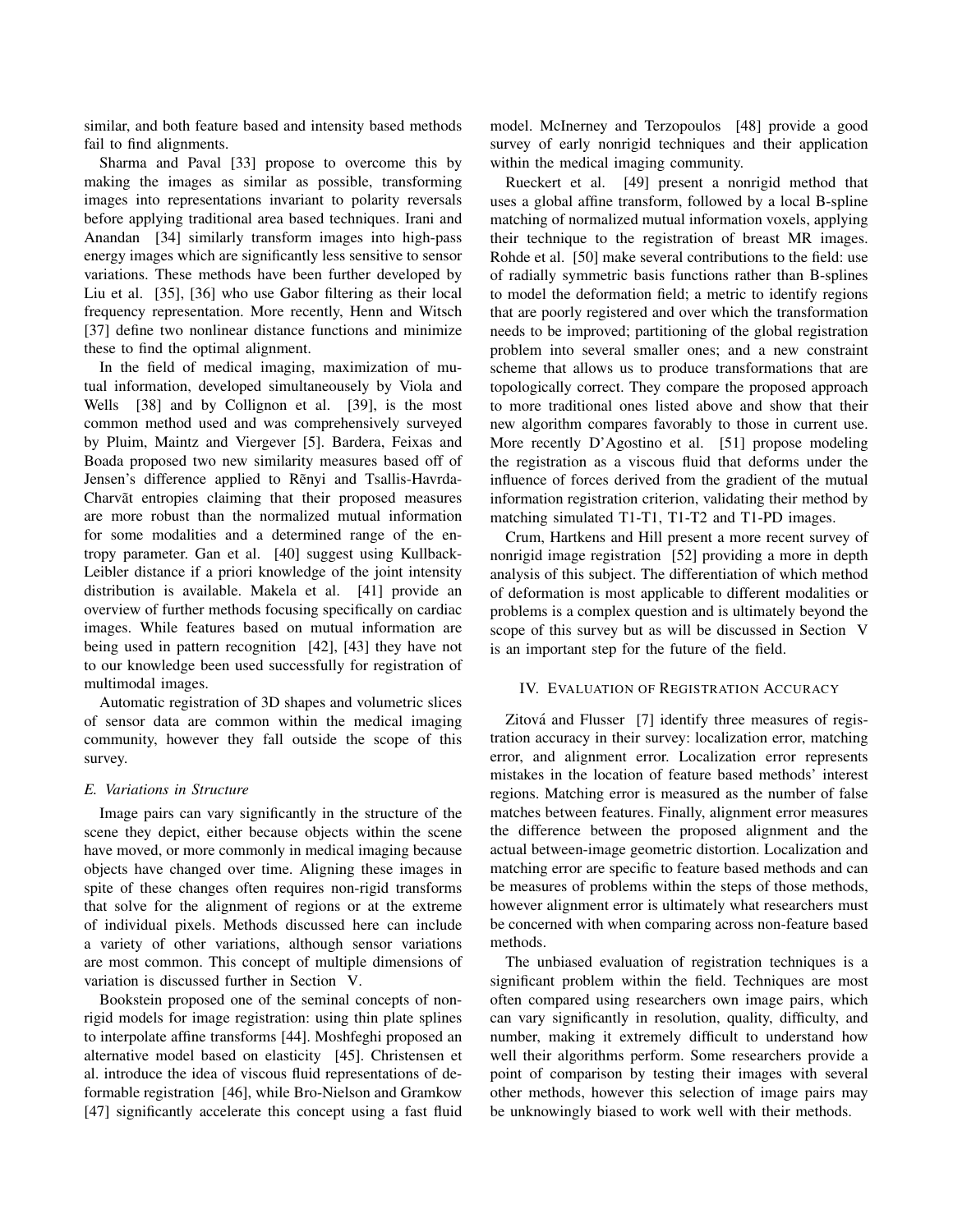Azzari et al. recently propose the use of a set of synthetic data with a known ground truth which they have made available online [9]. This is an important starting point, however their image sets are low resolution (320x240), limited to translation and rotation, and contain no variation in intensity, focus, sensor, or structure. A much more robust and high resolution set of images is necessary for the evaluation of existing and new techniques, and would be a critical contribution to the field of image registration.

The creation of such a test set would allow for a much more detailed mapping of the image registration problem space. By creating image pairs with both ground truth transforms and known variations the performance of algorithms in different parts of the problem space could be calculated and the n-dimensional volume that each supports could be calculated. This would allow developers with knowledge about the forms of variation that their system encounters to select the most appropriate algorithm(s), rather than relying on rough conventions that exist within the field.

## V. CONCLUSIONS AND FUTURE WORK

Image registration remains one of the most important tasks in computer vision when combining information from various sources. This paper gives an up-to-date survey of image registration techniques, building from previous surveys [8], [7], [5]. We have presented a mapping of the image registration problem domain that focuses on the types of variation that occur between images to be registered. Conceptualizing these forms of variation as dimensions of the image registration problem, we have an abstraction which allows us to think of algorithms as volumes within the n-dimensional problem space. Existing algorithms have been introduced into this mapping according to the main form of variation that they have been designed to support, and instances where these algorithms support other forms of variation have been outlined, providing an initial mapping of the space that is summarized below in Table I. The reorganization of image registration into our variationcentric taxonomy provides a basis for several opportunities that advance the field of image registration:

First, using variations as a starting point it is possible to create a language model with which to describe registration problems. By describing problems in terms of the variations that exist in their images instead of their algorithmic details it would be possible to create a system that automatically selects the most appropriate algorithm from those available. Problem centric methodologies are preferential to purely algorithmic descriptions in a number of ways. First, they give those programmers who are not vision specialists access to advanced image processing techniques without requiring specific knowledge of the underlying algorithms that implement them. Second, they allow improved algorithms to seamlessly replace older implementations providing programmers using a problem centric software library with an instantaneous upgrade path without reprogramming or integrating a new implementation. Finally, if as often happens the conditions around the problem change, the programmer can automatically select a more appropriate algorithm simply by changing their description. We liken this to the field of computer graphics where a model describing the world is provided by the programmer, and is interpreted using the available resources into the scene.

This concept can be extended further into the fully automatic classification of registration problems[53], [54]. Many of the variations explored in this paper can be automatically detected from the image pairs, allowing for an estimation of where the pairs exist in problem space. This allows for the selection of an algorithm appropriate to the given conditions of the problem. Such an automated system would come close to the 'ultimate registration method' described by Zitova´ and Flusser at the end of their survey; a system able to recognize the type of task and to decide by itself about the most appropriate solution.

In addition, most image registration methods are designed to work along a single dimension, however the combination of these is becoming more common, particularly in sensor / structure combinations for multimodal non-rigid medical imaging. Another notable multidimensional example is Schechner and Nayer's HDR panorama stitching method [26]. The examination of other combinations of variation such as focus and structure could prove interesting, although many of these higher dimensional pairings are likely best solved by examining the groups of images as a whole and choosing which pairs to match, a topic not covered within this survey.

Finally, a more detailed mapping is desirable, but as mentioned in Section IV, in order to create such a mapping a well thought out, significant, robust, high resolution set of image pairs agreed upon by the community is necessary for the evaluation of image registration algorithms.

## **REFERENCES**

- [1] A. Agarwala, M. Dontcheva, M. Agrawala, S. Drucker, A. Colburn, B. Curless, D. Salesin, and M. Cohen, "Interactive digital photomontage," in *SIGGRAPH '04: ACM SIGGRAPH 2004 Papers*, New York, NY, USA, 2004, pp. 294–302.
- [2] T. M. Lillesand and R. W. Kiefer, *Remote Sensing and Image Interpretation*, 6th ed. Wiley, 2007.
- [3] J. B. Campbell, *Introduction to remote sensing*, 4th ed. Guildford Press, 2008.
- [4] J. Maintz and M. Viergever, "A survey of medical image registration," *Medical Image Analysis*, vol. 2, no. 1, pp. 1–36, 1998.
- [5] J. Pluim, J. Maintz, and M. Viergever, "Mutual-informationbased registration of medical images: a survey," *Medical Imaging, IEEE Transactions on*, vol. 22, no. 8, pp. 986–1004, Aug. 2003.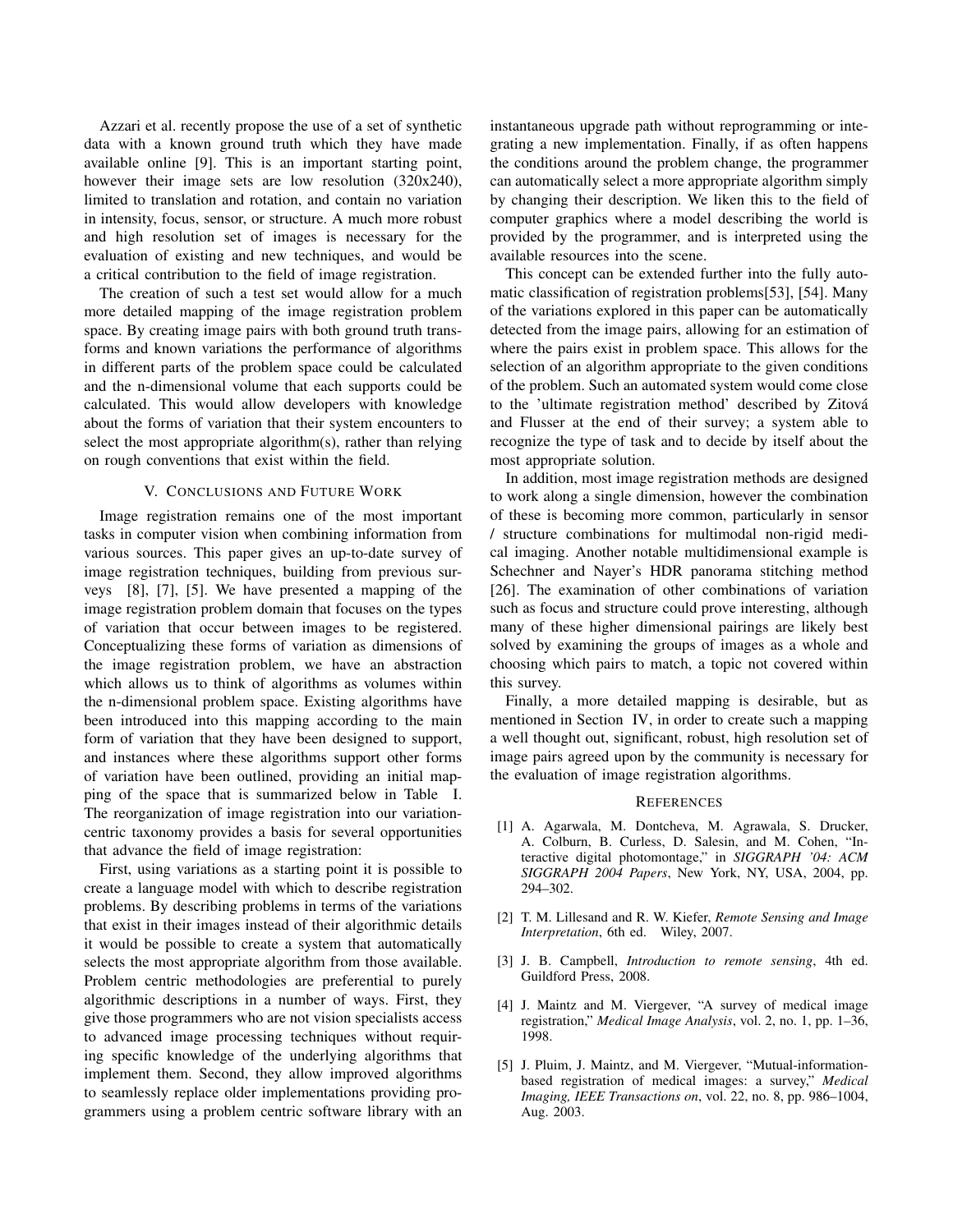| Variation      | Invariant                                                                                        | Capable                               | Barely Capable                                      |
|----------------|--------------------------------------------------------------------------------------------------|---------------------------------------|-----------------------------------------------------|
| Purely Spatial | $[13]$ , $[21]$ , $[14]$ , $[15]$ , $[16]$ , $[17]$ , $[18]$ , $[22]$ , $[19]$ , $[20]$ , $[23]$ | $[11]$ , [40], [37], [10], [39], [38] | $[11]$ , [34], [35], [36], [10], [33]               |
| Intensity      | $[27]$ , $[29]$ , $[24]$ , $[26]$ , $[25]$ , $[28]$                                              | $[21]$ , [40], [37], [18], [39], [38] |                                                     |
| Focus          | [11], [32], [30], [10], [31]                                                                     | $[37]$ , $[39]$ , $[38]$ , $[28]$     |                                                     |
| Sensor         | $[37]$ , $[34]$ , $[35]$ , $[36]$ , $[39]$ , $[33]$ , $[38]$                                     | $[43]$ , $[42]$                       |                                                     |
| Structure      | $[44]$ , [47], [46], [52], [51], [48], [45], [50], [49]                                          |                                       | $[21]$ , $[40]$ , $[37]$ , $[18]$ , $[39]$ , $[38]$ |

Table I

A SUMMARY OF THE MAPPING OF IMAGE REGISTRATION ALGORITHMS (BY REFERENCE) ACCORDING TO THE FORMS OF VARIATION THAT THEY SUPPORT. ALGORITHMS ARE PLACED WITHIN THE FIVE MAJOR DIMENSIONS OF OUR TAXONOMY INTO THREE BROAD CATEGORIES: ALGORITHMS INVARIANT TO THAT FORM OF VARIATION, ALGORITHMS THAT ARE CAPABLE AT MOST PROBLEMS WITH THAT FORM OF VARIATION, AND FINALLY ALGORITHMS THAT ARE BARELY CAPABLE OF PROBLEMS WITH THAT FORM OF VARIATION. CAPABLE AND BARELY CAPABLE MAPPINGS ARE MADE ON THE BASIS OF RESULTS MENTIONED EITHER WITHIN THE CORRESPONDING PAPER OR AN EQUIVALENT PAPER WITH SIMILAR PROPERTIES. THIS INITIAL MAPPING, ALTHOUGH COARSE, PROVIDES INSIGHT INTO THE CAPABILITY OF EACH IMAGE REGISTRATION ALGORITHMS WITHIN THE REGISTRATION PROBLEM SPACE.

- [6] N. Snavely, R. Garg, S. M. Seitz, and R. Szeliski, "Finding paths through the world's photos," *ACM Transactions on Graphics (Proceedings of SIGGRAPH 2008)*, vol. 27, no. 3, pp. 11–21, 2008.
- [7] B. Zitová and J. Flusser, "Image registration methods: a survey," *Image and Vision Computing*, vol. 21, pp. 977–1000, 2003.
- [8] L. G. Brown, "A survey of image registration techniques," *ACM Computing Surveys*, vol. 24, pp. 325–376, 1992.
- [9] P. Azzari, L. Stefano, and S. Mattoccia, "An evaluation methodology for image mosaicing algorithms," in *ACIVS '08: Proceedings of the 10th International Conference on Advanced Concepts for Intelligent Vision Systems*. Berlin, Heidelberg: Springer-Verlag, 2008, pp. 89–100.
- [10] B. D. Lucas and T. Kanade, "An iterative image registration technique with an application to stereo vision (darpa)," in *Proceedings of the 1981 DARPA Image Understanding Workshop*, April 1981, pp. 121–130.
- [11] S. Baker and I. Matthews, *Lucas-Kanade 20 Years On: A Unifying Framework*, vol. 56, no. 1, pp. 221 – 255, March 2004.
- [12] K. Mikolajczyk and C. Schmid, "A performance evaluation of local descriptors," *IEEE Trans. Pattern Anal. Mach. Intell.*, vol. 27, no. 10, pp. 1615–1630, October 2005.
- [13] S. Belongie, J. Malik, and J. Puzicha, "Shape matching and object recognition using shape contexts," *Pattern Analysis and Machine Intelligence, IEEE Transactions on*, vol. 24, no. 4, pp. 509–522, Apr 2002.
- [14] W. Freeman and E. Adelson, "The design and use of steerable filters," *Pattern Analysis and Machine Intelligence, IEEE Transactions on*, vol. 13, no. 9, pp. 891–906, Sep 1991.
- [15] Y. Ke and R. Sukthankar, "Pca-sift: a more distinctive representation for local image descriptors," vol. 2, June-2 July 2004, pp. II–506–II–513 Vol.2.
- [16] J. J. Koenderink and A. J. van Doom, "Representation of local geometry in the visual system," *Biol. Cybern.*, vol. 55, no. 6, pp. 367–375, 1987.
- [17] S. Lazebnik, C. Schmid, and J. Ponce, "A sparse texture representation using affine-invariant regions," vol. 2, June 2003, pp. II–319–II–324 vol.2.
- [18] D. G. Lowe, "Distinctive image features from scale-invariant keypoints," *International Journal of Computer Vision*, vol. 60, pp. 91–110, 2004.
- [19] F. Schaffalitzky and A. Zisserman, "Multi-view matching for unordered image sets, or "how do i organize my holiday snaps?"," in *ECCV '02: Proceedings of the 7th European Conference on Computer Vision*, 2002, pp. 414–431.
- [20] L. Van Gool, T. Moons, and M. Proesmans, "Mirror and point symmetry under perspective skewing," Jun 1996, pp. 285– 292.
- [21] M. Brown and D. Lowe, "Recognising panoramas," *Computer Vision, 2003.Proceedings. Ninth IEEE International Conference on*, vol. 2, pp. 1218–1225, 16-16 Oct. 2003.
- [22] S. Maneewongvatana and D. M. Mount, "The analysis of a probabilistic approach to," in *In Proceedings of the 2001 Workshop on Algorithms and Data Structures (WADS01*, 2001, pp. 276–286.
- [23] G. Yang, C. Stewart, M. Sofka, and C.-L. Tsai, "Registration of challenging image pairs: Initialization, estimation, and decision," *Pattern Analysis and Machine Intelligence, IEEE Transactions on*, vol. 29, no. 11, pp. 1973–1989, Nov. 2007.
- [24] P. Sand and S. Teller, "Video matching," *ACM Trans. Graph.*, vol. 23, no. 3, pp. 592–599, 2004.
- [25] A. Tomaszewska and R. Mantiuk, "Image registration for multi-exposure high dynamic range image acquisition," in *Proc. Int'l Conf. Central Europe on Computer Graphics, Visualization, and Computer Vision (WSCG)*, 2007.
- [26] Y. Y. Schechner and S. K. Nayar, "Generalized mosaicing: High dynamic range in a wide field of view," *Int. J. Comput. Vision*, vol. 53, no. 3, pp. 245–267, 2003.
- [27] S. B. Kang, M. Uyttendaele, S. Winder, and R. Szeliski, "High dynamic range video," in *SIGGRAPH '03: ACM SIGGRAPH 2003 Papers*. New York, NY, USA: ACM, 2003, pp. 319– 325.